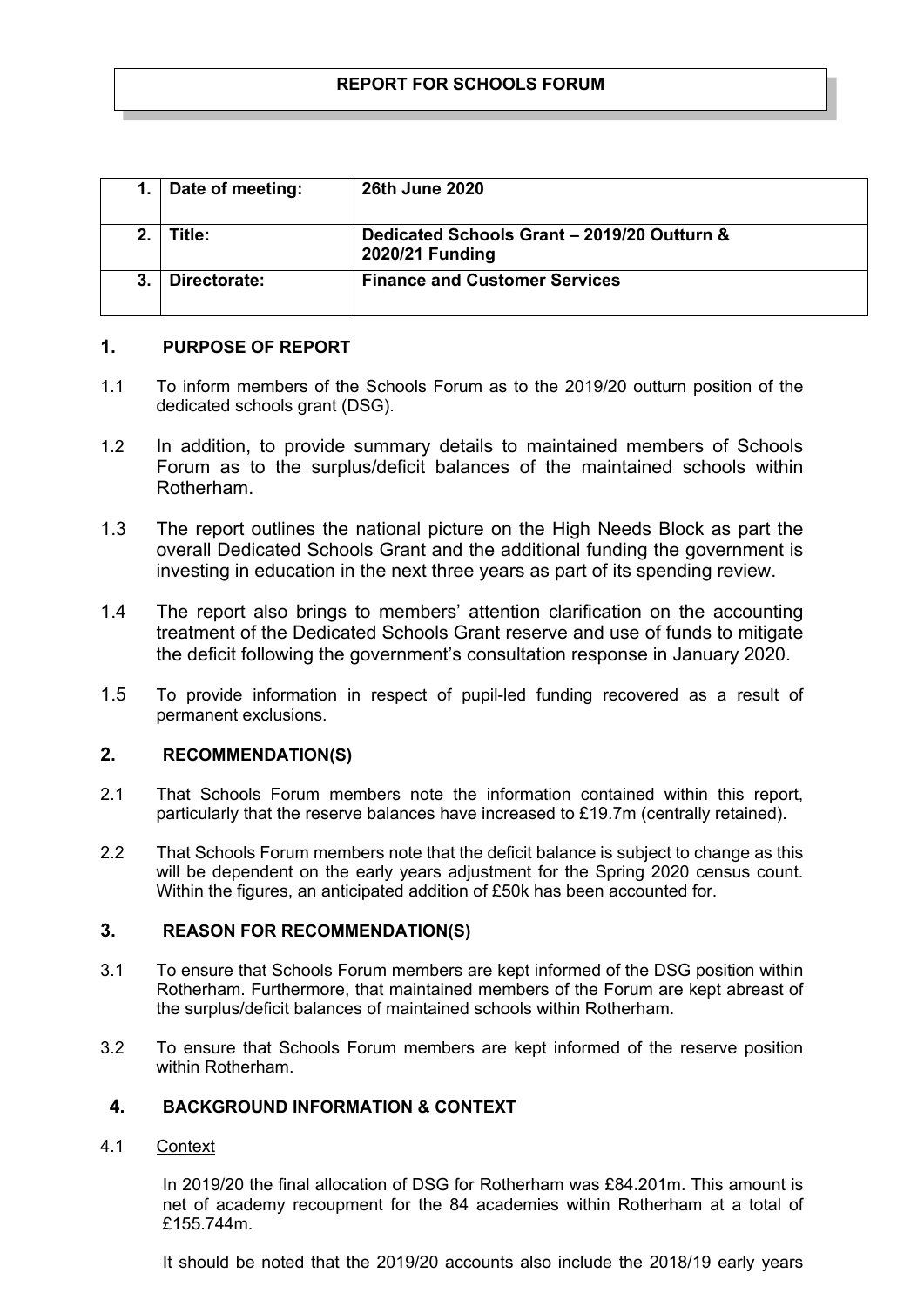adjustment from the January 2019 census of £90k which authorities were notified of in summer 2019 (after the 2018/19 statement of accounts had been compiled). However, Schools Forum members should note that the DSG note to the accounts however was updated to include this.

As in previous years the local authority has yet to be notified of the final early years adjustment for 2019/20 (based on the January 2020 census). The government have advised the individual authorities will be notified of this adjustment in June 2020. The local authority has modelled the census data provided to the government and are anticipating an addition of £50k.This has been included with the 2019/20 accounts.

#### 4.2 Centrally retained balance

The DSG central reserve deficit balance brought forward to 2019/20 was15.1m. The early years adjustment for January 2019 received in summer 2019 was additional funding of £90k used to meet the pressure on the high needs expenditure.

As reported to Schools Forum throughout the year; pressures on high needs expenditure continued with a further deficit in 2019/20 of £4.6m which has contributed to a net deficit in the DSG Central Reserve of £19.9m after taking account of DSG balances in other DSG funding blocks.

It should be noted, as outlined elsewhere in the report, that the local authority has modelled the impact of the January 2020 early years census data and are expecting additional funding of £50k. This has been taken into consideration in the production of the 2019/20 final accounts. The actual adjustment will be known in summer 2020.

The £50k anticipated additional allocation is made up of an additional £116k for 3 & 4 year olds, £11k for Early Years Pupil Premium, and clawback of £10k for Nursery Schools supplementary funding and clawback of £67k for 2 year olds.

### *High Needs Block Element*

The High Needs Block over spend is as a result of a number of factors; an overall increase in Education Health and Care Plans, an increase in the number of young people aged 16 to 25 with an EHCP who are now the responsibility of the LA to fund, an increase in the number of children accessing higher cost provision and an increase in the number of pupils in Alternative Provisions (Pupil Referral Units).

The deficit reflects system wide issues in how the funding is determined. Whilst the allocation moved to a formulaic basis in 2018/19 and now includes proxy indicators of SEND within the population, a large element of the grant remains fixed based on historic spend.

In 2019/20 Rotherham were successful in submitting a disapplication request to the Secretary of State to transfer 1.5% of the DSG Schools Block allocation (£2.8m) to the High Needs Block. The transfer is for one year only and to continue with the transfer of funding a new application is required each financial year.

Despite the £2.8m transfer of funding into the High Needs Block there was still a overspend of £4.6m (financial pressure would be £7.4m without the transfer) in the 2019/20 financial year.

#### *2020/21 & Future Years*

The recent Government spending review announced additional funding for schools and high needs, compared to 2019-20, will rise by £2.6 billion for 2020-21, £4.8 billion for 2021-22 and £7.1 billion for 2022-23.

In 2020/21 the £2.6 billion is split £1.9billion to the Schools Block and £0.7 billion to the High Needs Block; the funding split for future years still to be determined. For Rotherham this is an additional £6.2m for schools and £4.8m in the High Needs Block.

#### *DSG Central Reserve – Use of Funds to Mitigate Deficit*

On the 11 October 2019 the Department for Education consulted on changing the conditions of grant and regulations applied to the Dedicated Schools Grant (DSG) in order to clarify that the DSG is a ring-fenced specific grant separate from the general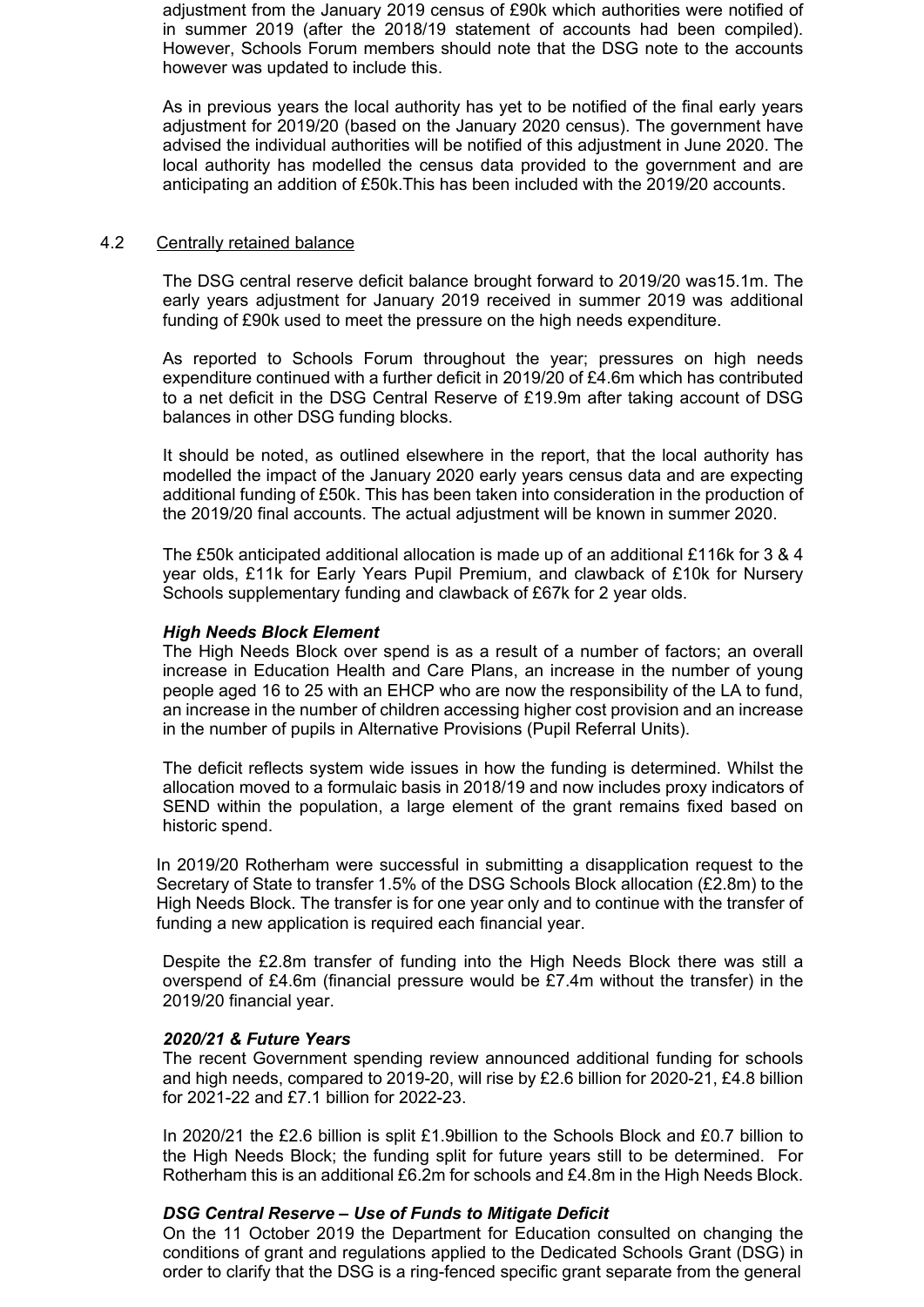funding of local authorities, and that any deficit an authority may have on its DSG account is expected to be carried forward to the next year's schools budget and does not require to be covered by the authority's general reserves, please see appendix 1 for DfE consultation response.

The government consultation response makes it entirely clear on a statutory basis that a DSG deficit must be carried forward to be dealt with from future DSG income, unless the Secretary of State authorises the LA not to do this.

## **5. Individual School Budgets**

5.1 As set out within the Rotherham Scheme for Financing Schools, individual schools are permitted to carry forward balances to be spent or replenished in subsequent financial years. In total, the carry forward on individual school budgets (listed below) is an overall combined surplus of £2.461m.

| <b>Value of Balance</b>     | <b>Number</b><br>οf<br><b>Schools</b> | % of Total<br><b>Number of</b><br><b>Schools</b> | <b>Combined Value of</b><br><b>Balance</b> |
|-----------------------------|---------------------------------------|--------------------------------------------------|--------------------------------------------|
| Deficit Balance             | 7                                     | $-20%$                                           | $-367,809$                                 |
| Surplus £0 - £20,000        | 3                                     | 8%                                               | 30,713                                     |
| Surplus £20,001 - £50,000   | 8                                     | 23%                                              | 269,713                                    |
| Surplus £50,001 - £100,000  | 7                                     | 20%                                              | 502,025                                    |
| Surplus £101,001 - £250,000 | 7                                     | 20%                                              | 1,143,198                                  |
| Surplus £250,001 +          | 3                                     | 8%                                               | 882,896                                    |
| <b>Total</b>                | 35                                    | 100%                                             | 2,460,736                                  |

## 5.2 Surplus balances

As at 31st March 2020, the movement on surplus balances when compared with 2018/19 reflected a decrease in year of £.980m as follows:

| 2018-2019        |                   | 2019-2020                     |                   | <b>Change in Year</b> |                   |
|------------------|-------------------|-------------------------------|-------------------|-----------------------|-------------------|
| No of<br>Schools | Value in<br>£'000 | No of<br>Schools <sup>1</sup> | Value in<br>£'000 | No of<br>Schools      | Value in<br>£'000 |
| 33               | 3,809             | 28                            | 2,829             | -5                    | 980               |

In the main, the reason for the decrease in the level of surplus is due to a reduction in primary and secondary sectors. Three of the five in-year academy conversions were schools with cumulative surplus balances of £871k as at 31<sup>ST</sup> March 2019.

Of the total 2019/20 surplus balances, 8 schools hold balances above the thresholds set out in the Scheme for Financing Schools. The Scheme for Financing Schools sets out the financial arrangement between the local authority and the maintained schools. The scheme states that if a schools balance has exceeded the allowable surplus (8% of school budget share for nursery, primary and special, 5% for secondary) and allowing for commitments and any amounts assigned for a specific purpose then the local authority may deduct an amount equal to the excess balance.

Letters have been sent to the schools asking for them to return an excess surplus balance justification plan.